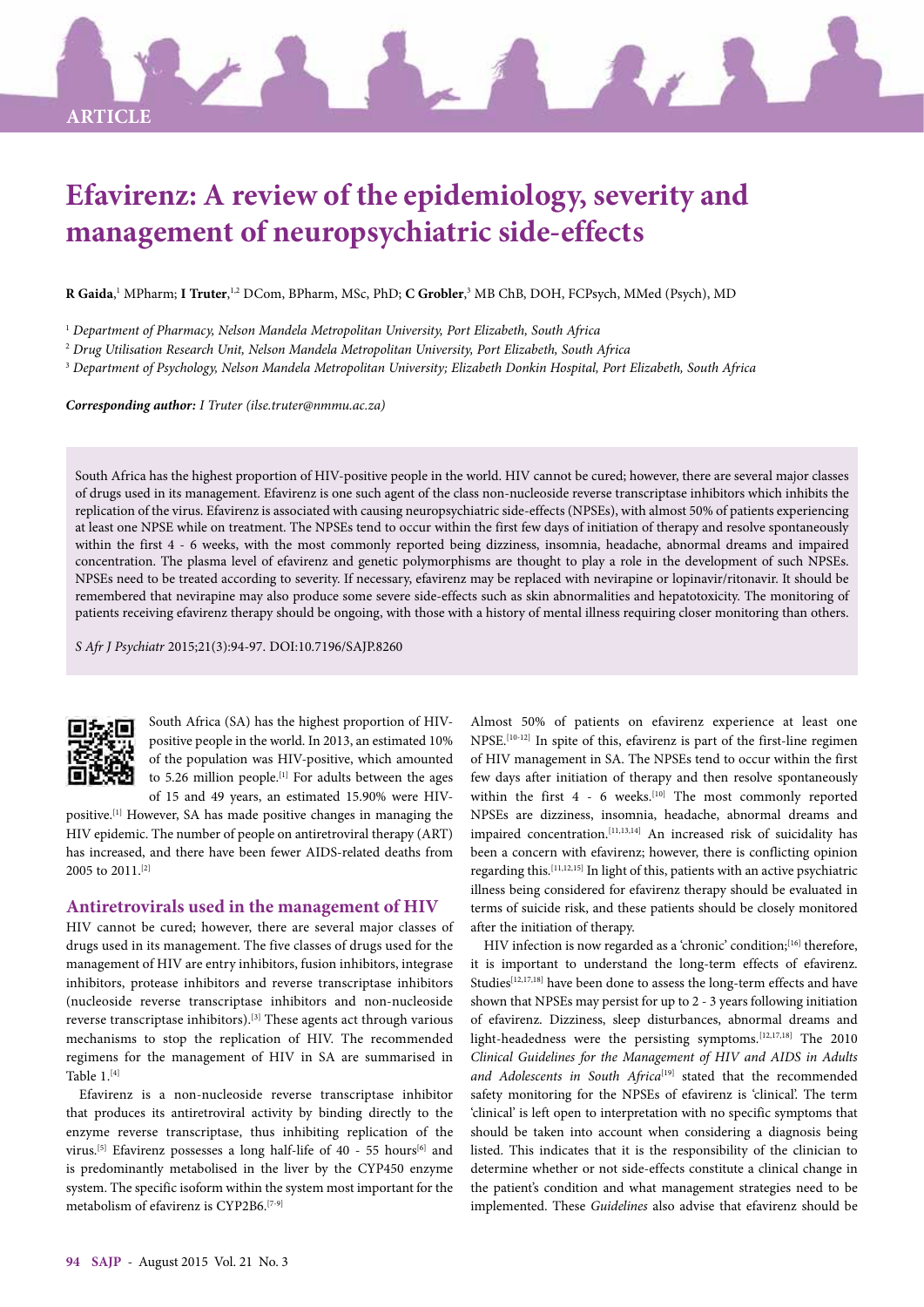# **ARTICLE**

| Table 1. Standardised first-line antiretroviral therapy regimens for adults and adolescents in SA[4] |                                                                                                        |                                                                                                                                                                                                                                                    |
|------------------------------------------------------------------------------------------------------|--------------------------------------------------------------------------------------------------------|----------------------------------------------------------------------------------------------------------------------------------------------------------------------------------------------------------------------------------------------------|
| Patient group                                                                                        | Regimen                                                                                                | Recommendations                                                                                                                                                                                                                                    |
| Adolescents >15 years and weighing<br>$>40$ kg                                                       | Tenofovir + lamivudine (or emtricitabine)<br>+ efavirenz to be provided as a fixed-dose<br>combination | Replace efavirenz with nevirapine in patients with significant<br>psychiatric comorbidity or intolerance to efavirenz and where<br>the neuropsychiatric toxicity of efavirenz may impair daily<br>functioning, e.g. shift workers                  |
| Adults                                                                                               |                                                                                                        |                                                                                                                                                                                                                                                    |
| All TB co-infection                                                                                  |                                                                                                        |                                                                                                                                                                                                                                                    |
| All hepatitis B virus co-infection                                                                   |                                                                                                        |                                                                                                                                                                                                                                                    |
| Adults and adolescents on stavudine                                                                  | Change stavudine to tenofovir (no patient<br>should be on stavudine)                                   | Switch to tenofovir if virally suppressed and the patient has<br>normal creatinine clearance, even if stavudine is well tolerated.<br>If the viral load is $>1000$ copies/mL, manage as treatment<br>failure and consider switching to second line |
| Adolescents <15 years or weight <40 kg                                                               | Abacavir + lamivudine + efavirenz                                                                      | If adolescent weight <40 kg, align with paediatric regimen                                                                                                                                                                                         |
| Contraindication                                                                                     | Substitution drug                                                                                      | <b>Comments</b>                                                                                                                                                                                                                                    |
| Contraindications to efavirenz:                                                                      | Tenofovir + emtricitabine (or lamivudine) +<br>nevirapine or lopinavir/ritonavir                       | If CD4 <250 cells/mm <sup>3</sup> (females) and <400 cells/mm <sup>3</sup> (males),                                                                                                                                                                |
| Significant psychiatric comorbidity                                                                  |                                                                                                        | give nevirapine 200 mg daily for 2 weeks, then 200 mg twice daily                                                                                                                                                                                  |
| Intolerance to efavirenz                                                                             |                                                                                                        | If CD4 $\geq$ 250 cells/mm <sup>3</sup> (females) and $\geq$ 400 cells/mm <sup>3</sup> (males),<br>use lopinavir/ritonavir (two tablets 12 hourly)                                                                                                 |
| Impairment of daily function                                                                         |                                                                                                        |                                                                                                                                                                                                                                                    |
| Contraindications to tenofovir:                                                                      | Abacavir + lamivudine + efavirenz (or<br>nevirapine)                                                   | Renal disease or the use of other nephrotoxic drugs, e.g.<br>aminoglycosides                                                                                                                                                                       |
| Creatinine clearance of <50 mL/min                                                                   |                                                                                                        |                                                                                                                                                                                                                                                    |
|                                                                                                      |                                                                                                        | Multidrug-resistant TB treatment                                                                                                                                                                                                                   |
| $TB = tuberculosis.$                                                                                 |                                                                                                        |                                                                                                                                                                                                                                                    |

avoided in patients with untreated depression and patients receiving psychoactive drugs.[19] The 2014 *Guidelines*[4] warn that efavirenz may cause persistent central nervous system toxicity such as abnormal dreams, depression or mental confusion, and that these side-effects are more likely to occur in patients with current or previous depression or other mental disorder or if the efavirenz is taken during the day.[4] The efavirenz package insert does not state that efavirenz is contraindicated in psychiatric patients.[20] It does, however, mention that efavirenz can cause NPSEs, although the incidence is stated as rare and includes only the following symptoms: anxiety, apathy, emotional lability, euphoria, hallucinations and depression.<sup>[20]</sup>

### **Epidemiology of neuropsychiatric effects**

The three main risk factors for the development of NPSEs in HIVpositive patients are: pre-existing mental conditions, HIV disease progression and ART. The plasma level of efavirenz is thought to play a role in the development of NPSEs, as are genetic polymorphisms in certain population groups.[10,21]

#### **Plasma level**

The plasma level of efavirenz seems to have a place in predicting the incidence of NPSEs since the stepwise dosing of efavirenz is shown to decrease both the incidence and severity of NPSEs.[10] However, studies[22,23] attempting to determine the exact plasma level above which patients are at risk of developing these NPSEs have produced inconsistent data.

#### **Genetic polymorphisms**

Efavirenz is predominantly metabolised by the CYP450 enzyme system, specifically by the CYP2B6 isoform.<sup>[7-9]</sup> This enzyme is highly susceptible to polymorphism and these polymorphs play a role in the variability of efavirenz plasma concentrations.[9] Functionally deficient alleles may result in higher plasma levels of efavirenz in patients receiving a standard dose of 600 mg daily because of decreased metabolism of efavirenz.[9] The frequency of these deficient alleles varies among populations, but has been shown to be more common in patients of African descent.<sup>[9]</sup> Such patients should therefore be monitored more closely as they are more likely to experience a higher plasma level of efavirenz and be susceptible to NPSEs. In an SA context, there are patients who possess the allelic variations, but there is no evidence to suggest that patients would benefit from routine genotyping and measurement of efavirenz plasma levels in terms of therapeutic outcomes.[24] Therefore the current doses are sufficient.

# **Comparative studies between efavirenz and other antiretrovirals**

Studies have been conducted comparing the incidence of NPSEs caused by efavirenz and other antiretroviral agents. Efavirenz has been compared with nevirapine, protease inhibitors, etravirine and raltegravir.<sup>[25-27]</sup> All of these studies<sup>[25-27]</sup> analysed have shown that the virological efficacy of efavirenz is not inferior to any other regimen. Although efavirenz demonstrated a higher incidence of NPSEs in all cases, the symptoms tended to be mild and necessitated discontinuation in only small numbers of patients. However, the studies<sup>[17,27]</sup> noted that there were incidences of delayed onset of NPSEs associated with efavirenz, which refer to patients who develop these NPSEs approximately 1 year after efavirenz has been initiated. This means that patient monitoring needs to be a continuous process. One study<sup>[25]</sup> stated that the only side-effects that did resolve were the neurological side-effects as the psychiatric side-effects were not generally identified and addressed by physicians. It was suggested that the psychiatric status of patients initiated on efavirenz be closely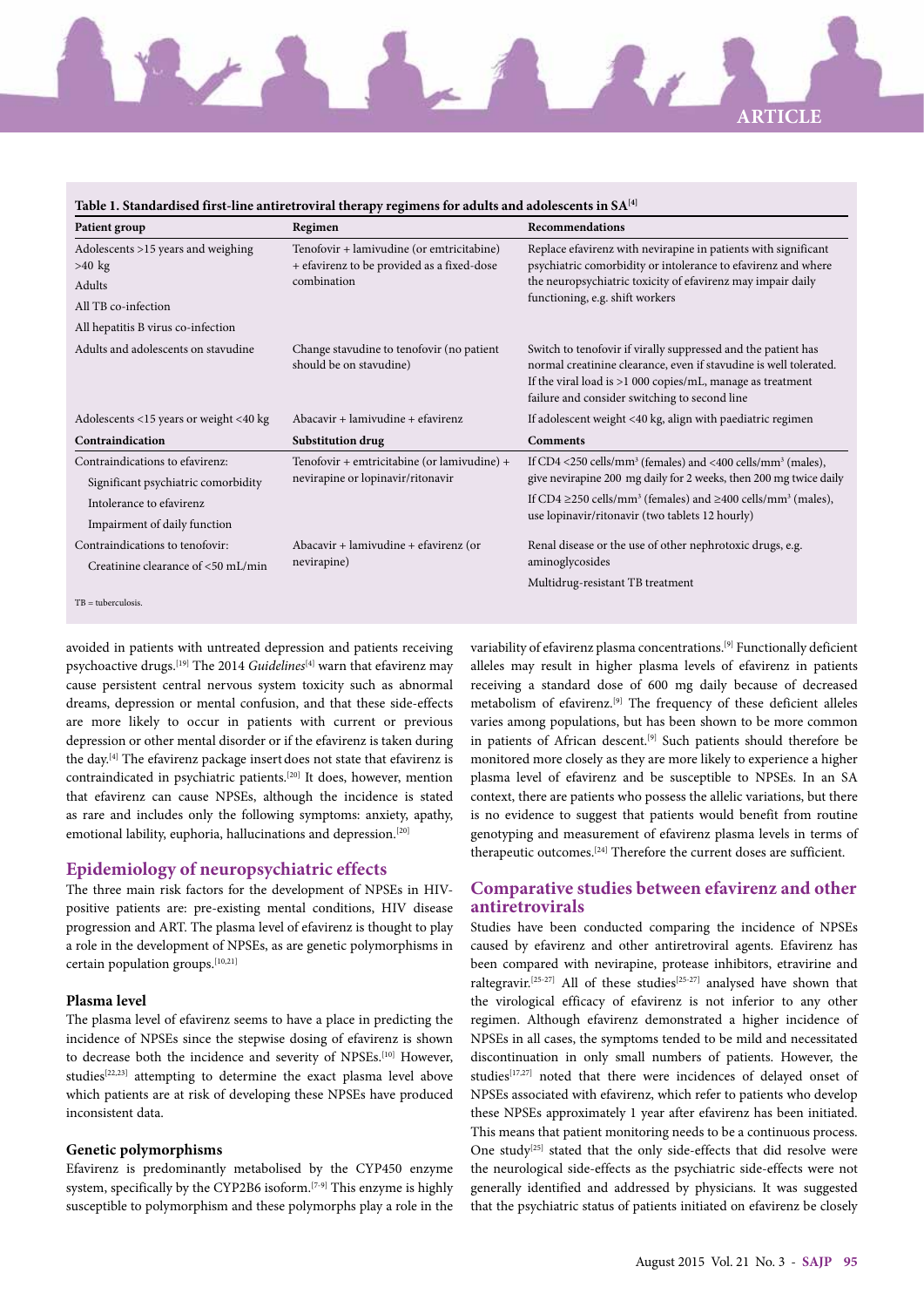

monitored for at least the first 6 months to 1 year of treatment.<sup>[25]</sup> Specific patients who should be monitored are those with early neurological side-effects, as well as those with a history of psychiatric disorders or substance abuse. For patients who are in hospital environments, daily mental status evaluations should be performed. For patients in outpatient settings, evaluations should be performed at every visit for at least 1 year after the initiation of efavirenz.

#### **Severity of NPSEs**

The severity of NPSEs may negatively influence the adherence of patients to efavirenz therapy. Studies generally show that the symptoms are mild and do not warrant the discontinuation of efavirenz.[10,14,22,28] It has, however, been stated that if the side-effects persist, patient adherence may decline over time regardless of whether or not the NPSEs are mild to moderate in severity.[17,25,28] Ongoing patient counselling and monitoring is thus imperative for patients using efavirenz, as it is for all patients on ART.

#### **Management of NPSEs**

The *Clinical Guidelines for the Management of HIV and AIDS in Adults*  and Adolescents in South Africa<sup>[19]</sup> do not discuss the management of NPSEs caused by efavirenz in depth. Studies<sup>[21,25]</sup> show that efavirenz is discontinued in patients who are unable to tolerate the side-effects. It is not indicated whether or not another antiretroviral agent is substituted in its place or if efavirenz is reinstated once the side-effects have resolved. The *Clinical Guidelines*<sup>[19]</sup> state that an acute psychotic episode should be managed according to the *Standard Treatment Guidelines*, [29] which recommend that an acute psychotic episode be managed with 2 - 5 mg of haloperidol administered intramuscularly, to be repeated in 60 minutes if required. If the response to haloperidol is poor, a benzodiazepine such as lorazepam may be administered intramuscularly at a dose of  $1 - 4$  mg.<sup>[29]</sup>

The NPSEs caused by efavirenz should be treated according to severity.[30] Mild symptoms can be monitored and treated pharmacologically if necessary, whereas more severe symptoms may warrant the discontinuation of efavirenz and the addition of an alternative antiretroviral agent. Patients with a history of depression should receive antidepressant therapy before the initiation of ART or concurrently.[31] If depression occurs after the initiation of efavirenz and does not resolve spontaneously, alternative ART (as ART is always a combination of three agents) or aggressive antidepressant treatment may need to be considered. Depression may be treated with selective serotonin reuptake inhibitors such as citalopram, escitalopram or fluoxetine.[32,33] If a patient experiences acute psychosis, antipsychotic agents are safe to use.[34] These agents should always be used at the lowest possible dose for the shortest duration possible. Generally, typical antipsychotic agents such as haloperidol or chlorpromazine are used in resource-limited settings. The patients should be monitored for extrapyramidal symptoms. If risperidone, an atypical antipsychotic, is available, it may be used at a dose of 1 - 4 mg daily.[34] Atypical antipsychotics are recommended over typical antipsychotics as they are better tolerated, but this does not mean that they are without side-effects. Atypical antipsychotics are associated with long-term metabolic effects and the potential for drug interactions.[34] Patients who have been experiencing NPSEs with efavirenz for years may be treated symptomatically if necessary.

The patient may still be on efavirenz because the patient finds the side-effects tolerable. Indeed, one of the studies that demonstrated delayed onset or persistence of NPSEs indicates that the long-term effects may be mild and tolerated well by patients.<sup>[17]</sup>

Nevirapine may be substituted for efavirenz if the patient finds the NPSEs intolerable. Research has shown that this substitution will result in the resolution of NPSEs.<sup>[35]</sup> However, there are safety concerns with nevirapine in terms of skin abnormalities and hepatitis, which is a life-threatening reaction.<sup>[35]</sup> Patients being initiated on nevirapine need to be reviewed during the first 2 weeks, as recommended by the *Guidelines.*[4] The other alternative as indicated by the *Guidelines* is lopinavir/ritonavir. However, there are significant drug interactions between ritonavir and psychotropic drugs such as clozapine, carbamazepine, and sedatives and hypnotics such as diazepam, midazolam and zolpidem.[36] This would result in further problems in managing the psychiatric patient and the benefits should be weighed against the potential risks before initiating this agent. Other options would be the integrase-inhibitor raltegravir<sup>[36]</sup> or the non-nucleoside reverse transcriptase inhibitor rilpivirine.<sup>[37]</sup> Virological failure is more prevalent with rilpivirine than efavirenz, but the side-effect profile of rilpivirine is superior to efavirenz, specifically in terms of NPSEs.[37]

Currently, clinical practice does not favour the prescribing of efavirenz to patients with pre-existing psychiatric conditions, which may compromise the quality of virological control. It is interesting to note that the *Guidelines* state that efavirenz is contraindicated in patients with an active psychiatric illness and nevirapine or lopinavir/ritonavir should be considered instead.<sup>[4]</sup> Considering that NPSEs of efavirenz are not generally severe enough to warrant the discontinuation of the medicine, there is cause for reconsideration of this matter. Improved compliance may be possible with use of the fixed-dose combination in patients with an active psychiatric illness in order to reduce an already extensive pill burden, as well as improved virological control.

**Declaration.** We declare that we have no financial or personal relationships which may have inappropriately influenced us in writing this paper.

#### **References**

- 1. Statistics South Africa. Mid-year population estimate. 2013. http://www.statssa.gov.za/ publications/P0302/P03022013.pdf (accessed 13 February 2015).
- 2. AIDS Foundation South Africa. http://www.aids.org.za/hivaids-in-south-africa/ (accessed 12 September 2013).
- 3. Avert: AVERTing HIV and AIDS. http://www.avert.org/hiv-and-aids-treatment-care.htm (accessed 13 February 2015).
- 4. National Consolidated Guidelines for the Prevention of Mother-to-child Transmission of HIV (PMTCT) and the Management of HIV in Children, Adolescents and Adults. 2014. Pretoria: National Department of Health, 2014.
- 5. Cavalcante GIT, Capistrano VLM, Cavalcante FSD, et al. Implications of efavirenz for neuropsychiatry: A review. Int J Neurosci 2010;120(12):739-745. [http://dx.doi.org/10.3109/ 00207454.2010.520541]
- 6. Piscitelli SC. Space out drug discontinuations prior to 'drug holiday'? Medscape. 2000. http:// www.medscape.com/viewarticle/413306 (accessed 1 September 2014).
- 7. Mukonzo JK, Okwera A, Nakasujja N, et al. Influence of efavirenz pharmacokinetics and pharmacogenetics on neuropsychological disorders in Ugandan HIV-positive patients with or without tuberculosis: A prospective cohort study. BMC Infect Dis 2013;13(261):1-11. [http:// dx.doi.org/10.1186/1471-2334-13-261]
- 8. Mukonzo JK, Owen JS, Ogwal-Okeng J, et al. Pharmacogenetic-based efavirenz dose modification: Suggestions for an African population and the different CYP2B6 genotypes. Plos One 2014;9(1):1-9. [http://dx.doi.org/10.1371/journal.pone.0086919]
- 9. Naidoo P, Chetty VV, Chetty M. Impact of CYP polymorphisms, ethnicity and sex differences in metabolism on dosing strategies: The case of efavirenz. Eur J Clin Pharmacol 2014;70(4):379-389. [http://dx.doi.org/10.1007/s00228-013-1634-1]